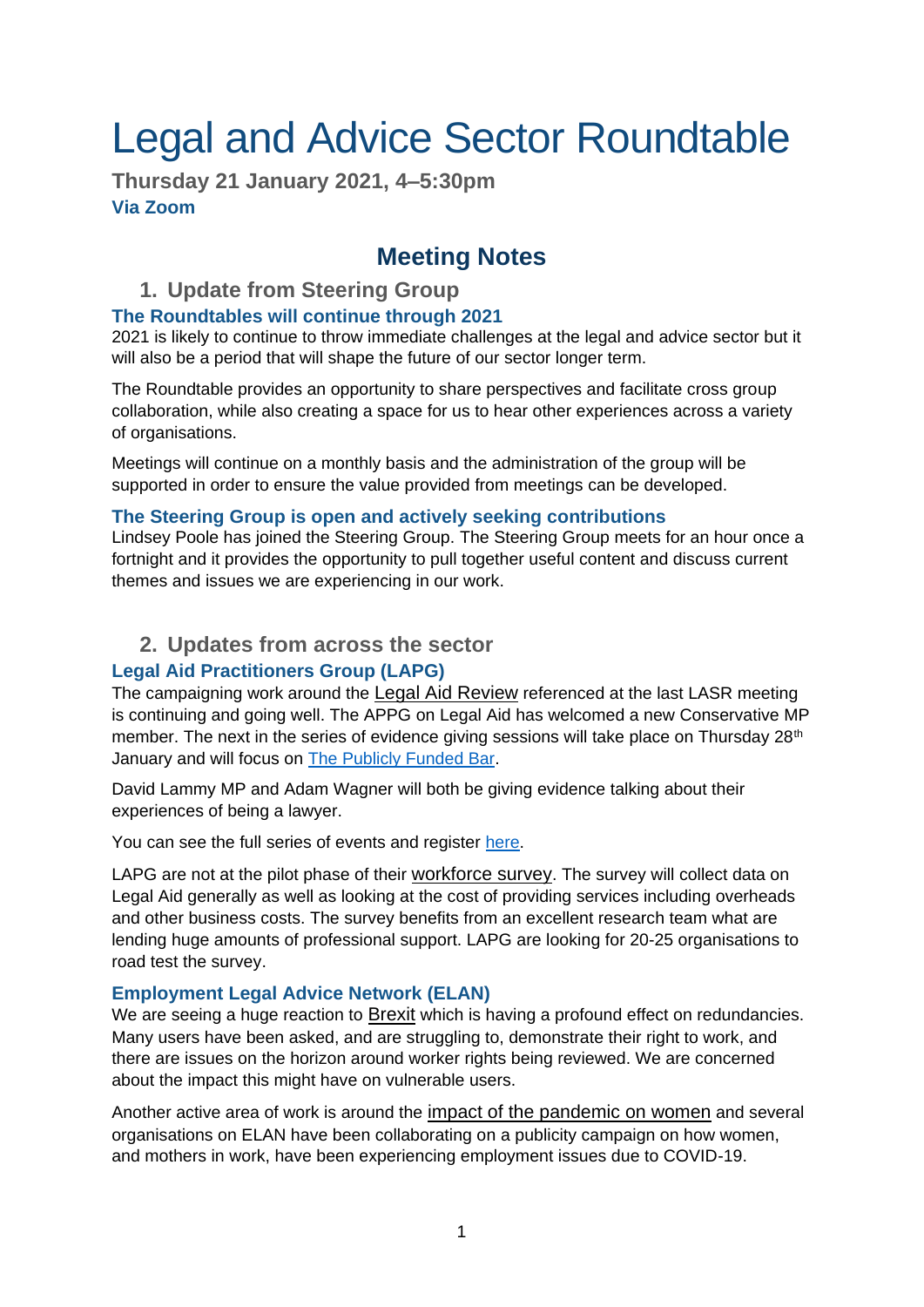We are hearing recurring incidents of the poor mental health of our clients, and the consequent negative impact on staff wellbeing.

Resourcing issues continue with several key positions remaining unfilled despite recurring recruitment rounds. This speaks to the continuing workforce sustainability issues we have identified and discussed at previous LASR meetings.

In terms of positive progress which have moved forward with our training and mentoring using retired Employment Judges to feedback their experiences from the frontline and provide training on employment tribunals and mentoring opportunities for the advice sector.

ELAN is supporting mediation projects, and this has produced a successful collaboration with Advocate to provide pro bono legal advice at mediation. We are also supporting a working group on using mediation.

ELAN has worked directly with [Pro Bono Community](#page-1-0) to meet the need for additional capacity by using trained volunteers and is starting conversations with trade unions to understand the gaps in support and referrals between their advisers and the employment advice community.

#### <span id="page-1-0"></span>**Pro Bono Community (PBC)**

In addition to utilising and training student resources, PBC is also looking to revisit a project using retired lawyers to provide additional supporting capacity.

Use and uptake of PBC services could be used as an indicator for how the advice sector is responding to lockdown, with the bandwidth and ability of organisations and services to take up the opportunity of additional volunteers being used as a barometer. The raise and fall capacity provided by volunteers may also carry through to the capacity of frontline services.

PBC is currently allocating 50% of the volunteers it would expect to at this time of year. While the majority of advice organisations have made it through the crisis and are still functioning, there is evidence that some are coping better than others, and there is difference in the level of functioning capacity.

Training of volunteers is continuing at the same level as last year, with recruitment to digital projects proving popular in particular. This could also be seen as an indicator of the continued importance, and use of, digital moving forward.

#### **Advice UK**

Advice UK has a network of over 600 organisations with around 90% of these providing specialist legal advice services and around 40% employing lawyers. Advice UK is able to identify and monitor trends, experiences, and impact in and on advice organisations.

The fact that services are continuing their membership gives a positive indication on the immediate position of the sector, with children's legal rights, and consequent links to mental health, being a particularly active area.

#### **Law for Life**

Law for Life recently ran remote training courses on housing rights for vulnerable people which were three times oversubscribed demonstrating a huge interest in this area from community and grassroots organisations who are extremely active and want to be skilled up.

We've benefitted from hearing more about [Pro Bono Community](#page-1-0) and will connect to discuss using volunteers to support additional training and answer legal queries.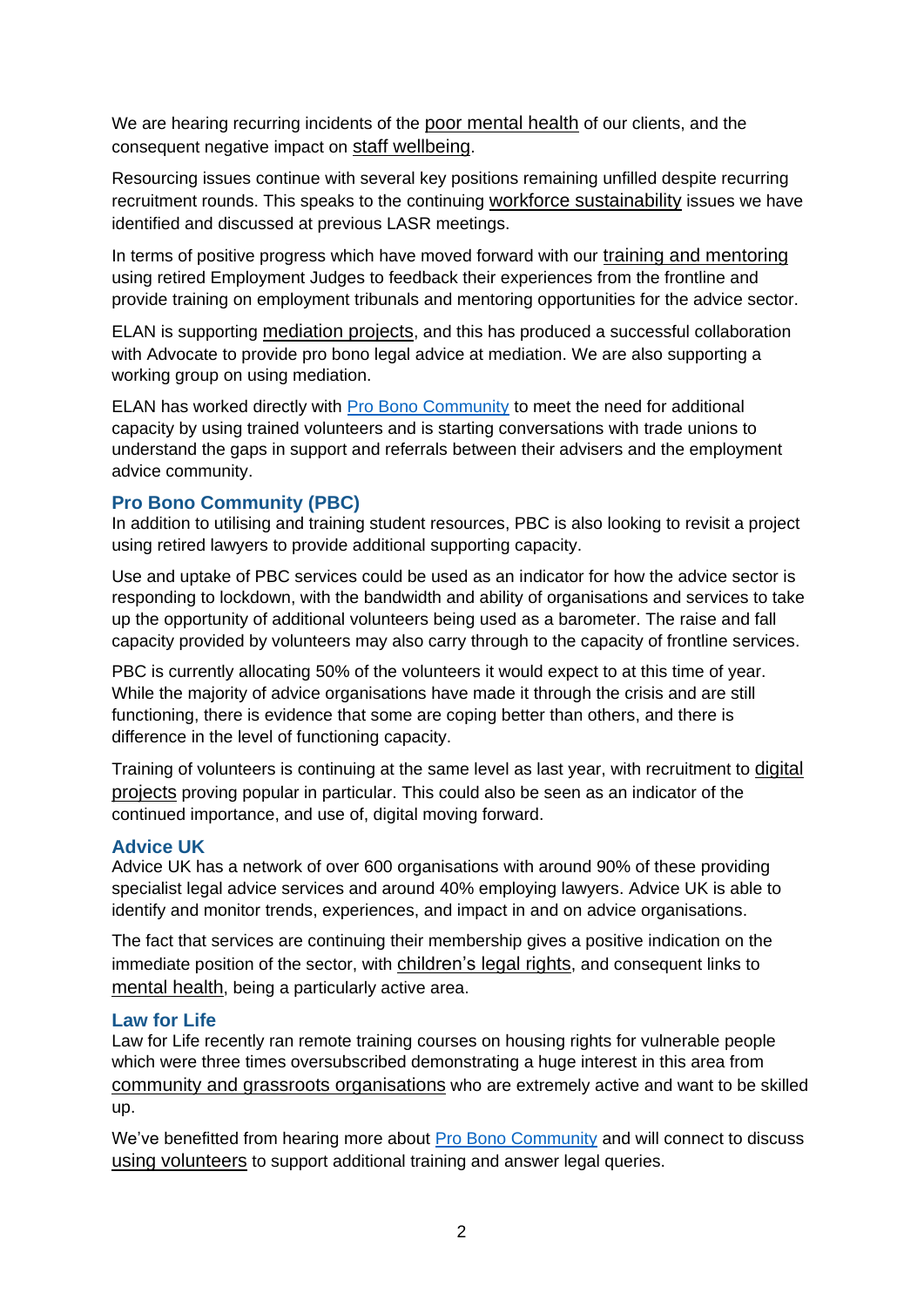Law for Life has also released a new [Survival Guide on Divorce and Pensions](https://www.advicenow.org.uk/guides/survival-guide-pensions-divorce) which is a complex and often underutilised financial settlement issue for litigants in person.

We attended the Litigant in Person Engagement Group (LIPEG) which referenced private rooms available in remote hearings to enable litigants to have confidential conversations with advisors, friends etc. We would like to see this developed to include a rehearsal function, which is currently used in the Commercial Court but also essential for litigant in person engagement.

#### **Advocate**

Continuing to work on mentoring for employment barristers. The majority of cases tend to be appropriate for the junior bar, but we are still working to match senior and junior barristers to support all levels of work.

#### **Online courts**

The initial concept of online courts was designed to rest on the initial "Stage 1" outlined in the Briggs review which consisted of tools, provided by HMCTS, to support the use of online justice services.

However, as the court reform programme has progressed, "Stage 1" has remained absent. There has been some success in money claims online as the judiciary there have been particularly active, but, by its nature, HMCTS is more focused on what goes on in court hearings and has a limited view of what happens directly before and after hearings.

You can see more about the importance of Stage 1 and the implications of its absence [here.](https://twitter.com/probonopaul/status/1349391692542210049)

#### **Collaborative Plan**

The Collaborative plan have released their [latest statistics](http://probonoplan.uk/wp-content/uploads/2021/01/CP-infographic-2020.pdf) (alongside stats from the [previous](http://probonoplan.uk/what/projects/) [year](http://probonoplan.uk/what/projects/) for comparison), across the Plan there have been nearly 400,000 hours of pro bono work.

Brexit is likely to have a huge impact both on the legal need of end users, but also on service delivery organisations and charities, who will also need advice. However, as these are issues firms are advising big businesses on, there will be the skill set available.

Post COVID poverty will also present a huge challenge in terms of meeting need with pro bono capacity.

**3. Funding and sustainability issues – including local government support.**

A presentation was given to the group on ["The Challenges Ahead in 2021-2022 -](https://drive.google.com/file/d/1grAAJu-k_3jNWac9qaSmKH5uz5N_4ROT/view?usp=sharing) Local [Authority Funding"](https://drive.google.com/file/d/1grAAJu-k_3jNWac9qaSmKH5uz5N_4ROT/view?usp=sharing). Key points included:

- In terms of general sector funding there has been a move towards one off funding, with a reliance on government to provide support packages. During COVID there has been a huge amount of lost income from traditional fundraising events.
- Local authority funding has always been important to the advice sector, but it is a complicated area, and it has risks which cause concern.
- Figures given in the presentation are dated but may give an indication of the proportion of advice community funding coming from local authorities (including the Transition Fund)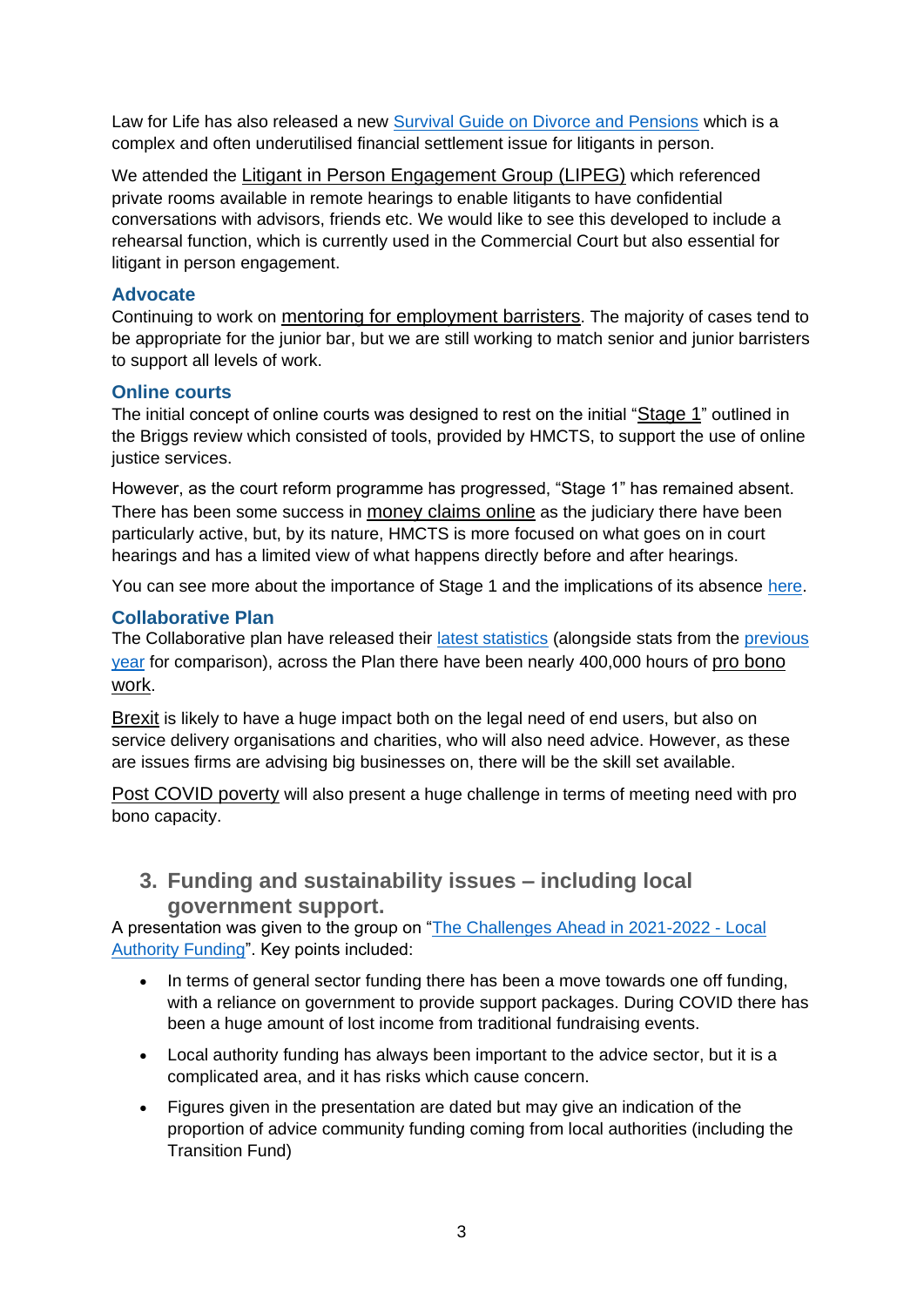- Austerity has been amplified by COVID and there has been an increased delegation of financial burden to local authorities, for example, within social care, and the costs of providing PPE.
- Local authorities already have very stretched budgets and so will be looking for a way to address financial gaps.
- Now is an important time to get our message across using data, stories, and whatever other information we have as well and as often as we possibly can. The advice sector is key to helping local authorities effectively and efficiently address the frontline issues they are faced with.

#### **Welsh perspective**

Although the detail and relationships are different in Wales, the underlying issue of local authorities struggling financially are just as worrying to the local advice community.

Wales has the additional issue that, despite a continued commitment to advice and information from local government, there are still some initiatives supported in England that fail to have impact in Wales.

#### **Potential impact of the Kruger report**

It is important, also, to be alive to the potential implication of the "Levelling up our [communities"](https://www.dannykruger.org.uk/communities-report) report produced by Danny Kruger MP should it be taken forward to implementation.

The report explores the levelling up of civil society and makes recommendations on the role of DCMS. The recommendations place a privilege on local and placed based funding over funding distributed regionally or nationally.

However, despite the vital role advice organisations play in local communities, they are not as highly recognised as they should be on the priorities list. It should then be the role of regional and national initiatives to advocate for local services to receive better recognition.

#### **Trusts and Foundations response**

The consequence of the lack of local authority funding for advice services is that it then places pressure on charitable Trusts and Foundations who are expected to fill the gap left by local and central government funding.

(cf. the Welsh Government are committed to pushing the need for advice funding with the Wales Funder Forum as part of the Advice Action Plan agreed late 2020)

The London Community Response Fund [\(LCRF\) has recently launched its Wave](https://londoncommunityresponsefund.org.uk/) 5 funding comprising crisis response grants and renewal grants of up to £50,000 over a one-year period. In total £45.5m has been distributed from the LCRF during the pandemic (though not all has been for advice services).

The LCRF also benefits from research including ["The Future of Funding"](https://londonfunders.org.uk/sites/default/files/images/The%20Future%20of%20Funding_0.pdf) report which found that 64% of funders would be looking to change their priorities and processes post COVID, and the ["What London Needs"](https://londonfunders.org.uk/what-we-do/events-training/what-london-needs-report-launch) report into future needs.

#### **Building relationships with Local Authorities**

It is also important to recognise local authorities as funders of advice *workers* and that that relationship is key to the advice sector reaching local and vulnerable communities.

One local authority ran a very successful local campaign which brought together key stakeholders from across the support services board. It played vital role in creating a local network and provided really good practice which could be shared and replicated.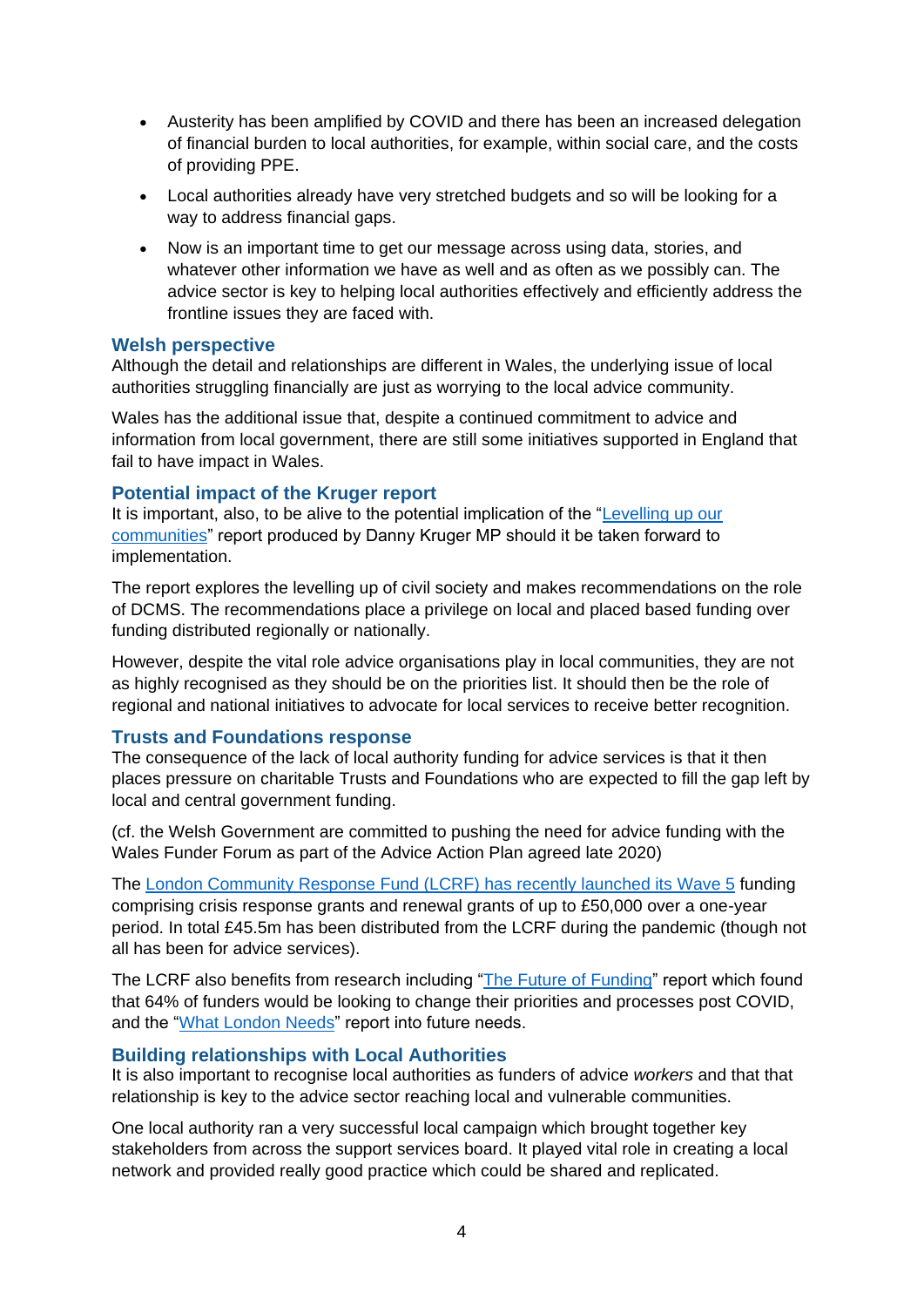There is also a need for us to have a transparent understanding of the limitations of local authority independence, and a recognition that the advice sector is often relied on to enable independence and local community support simultaneously.

## **4. Impact of third national lockdown – implications for whole justice system (courts, legal aid, etc.) and digital strategy**

Lockdown three has sharply highlighted some of the tensions that exist around the safety, accessibility, and quality of advice services, as well as continuing to develop our concerns around the tension of face to face vs. remote advice, and court access.

#### **User experience of remote courts**

Lockdown has heightened anxiety for users and user feedback is highlighting a lot of concerns. Users are often unable to access fast broadband which remains necessary for an effective court hearing, or hardware like laptops so they can create and share necessary paperwork such as bundles.

Use of services such as interpretation and CAFCASS are suffering dually from a lack of availability and technical issues, with the last-minute nature of communications around hearings are being heard in person or remotely creating additional concern and preventing access to pro bono services.

Huge delays in other listings are also cause for user concern while staff wellbeing continues to be an issue for organisations with frontline workers struggling with exhaustion.

#### **Workload and workspace**

The reduction in the number of cases coming through the courts in some jurisdictions is also causing the sector to struggle financially with some organisations reporting a reduction of legal capacity internally which will be har to replenish to deal with the inevitable tsunami of work after the cessation of COVID measures.

There are also ongoing practical issues around safety at courts and other access point.

#### **Opportunities to take forward**

We are facing a broader aspect of issues including a mixture of the pandemic, Brexit, and a tsunami of built-up work which will land soon.

However, as seen at this and previous meetings there is opportunity in changes to service delivery and the way we work, changes from the Ministry of Justice and HMCTS, and in the ongoing of work such as that of Dr Natalie Byrom on the collection and use of data.

We are aware there are still gaps in data to help policy makers make better decisions. There needs to be a better dialogue with the Ministry of Justice and HMCTS on these issues, but we should also remain vigilant on how data we present may be used and acted upon by other government departments, including the DWP.

Is there any more we can do to capitalise on the opportunities we are presented with?

In Wales, the Welsh Government has worked with Welsh National Advice Network (WNAN) to produce a short term Covid-19 Recovery and Resilience Information and Advice Action Plan (IAAP). The plan is based around needs analysis rather than immediate need (and is harder to ascertain due to the limitations of Legal Services research), justice outcomes, and service user engagement.